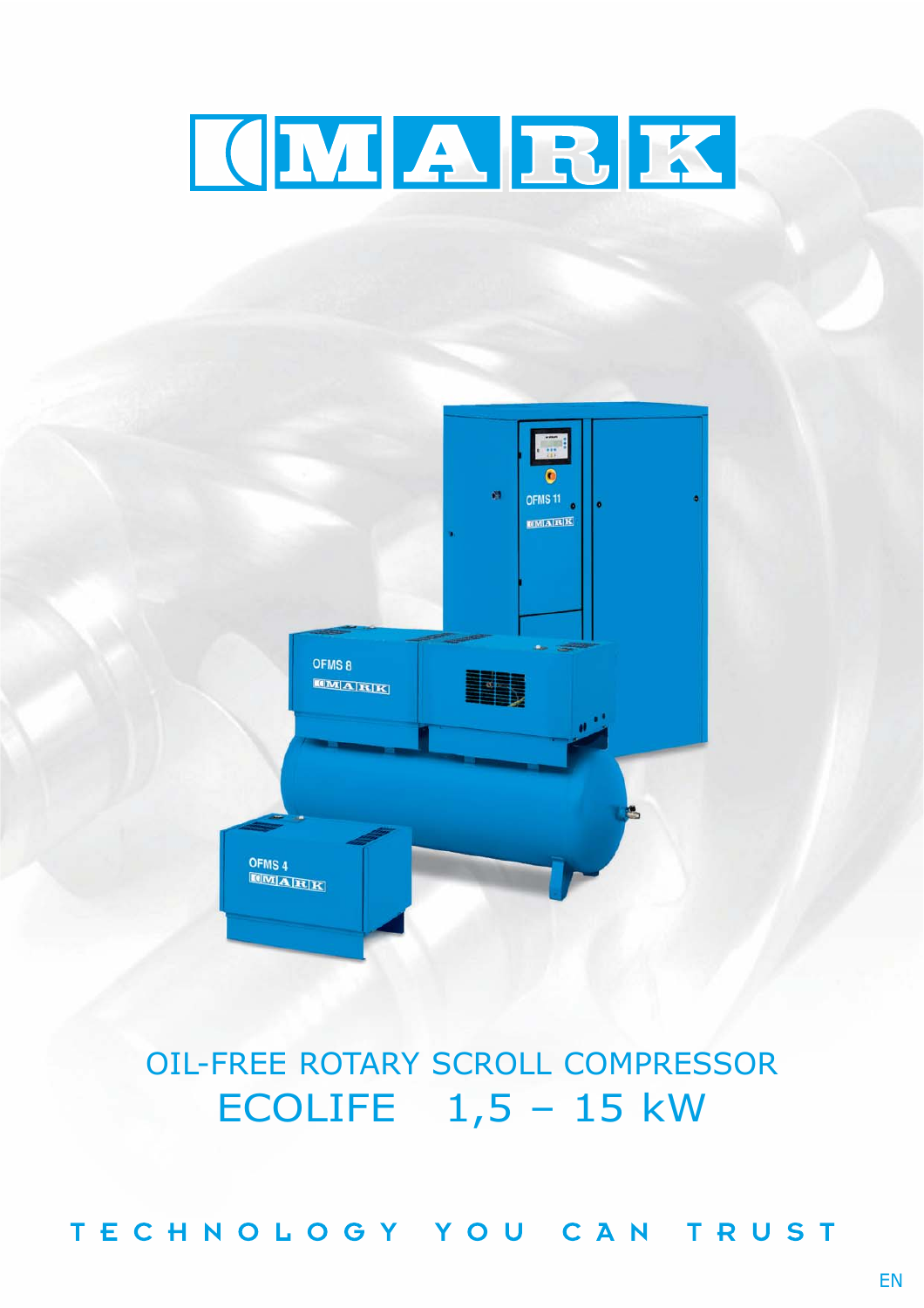# Why

The continuous innovation of the compressed air tools and machineries, the evolution of specific productive processes and uses, require exclusively air without oil.

It is easier and less hazardous to produce non-lubricated compressed air than to de-oil the compressed air contaminated by oil using more or less complicated filter assemblies.



MARK, always sensitive to the market needs, in order to answer these needs, offers the series "ECOLIFE".

A new compressor with innovative features, reliable, compact, noiseless and capable of producing compressed air without oil.

A double spiral without contact among the parts for an innovative NON-lubricated compressor.

## The scroll compressor

The compression from the atmospheric pressure to the final pressure occurs gradually and without contact among the moving metallic parts in a progressive and continuous way through the combined action of the fixed helicoidal element equipped with a second spinning element.

The continuous repetition of this process allows to have at the delivery compressed air with a continuous flow.



Phase 1 Suction Compression



Phase 2 Compression



Phase 3 Compression



Phase 4 Compression Delivery

**Few moving parts, the absence of vibrations, the use of reliable materials, the structure of the compressor itself, and the long test period under extreme conditions represent our guarantee of a safe and reliable machine in time.** Cooling fan Suction High temperature protection Air delivery Compression chamber Fixed spiral Moving spiral Moving spiral Suction chamber



The absence of lubricant in the compression chamber allows to have at the delivery compressed air without oil.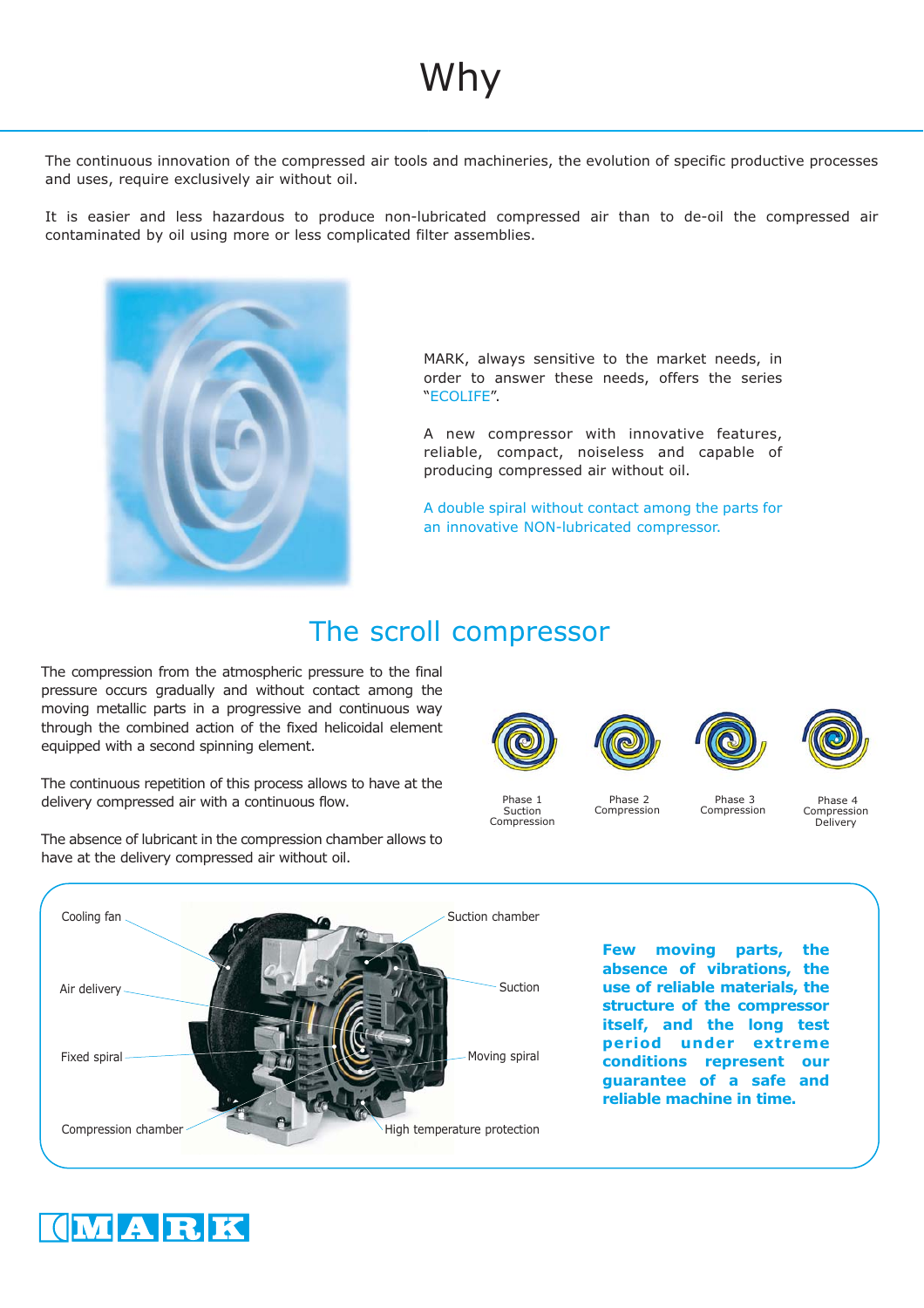The STANDARD series has been developed with the aim of producing a non-lubricated compressor having a simple construction, at reduced costs, and being reliable.

Thanks to its modular features it is available:

- in three versions : on skid on tank tandem on tank
- with two power supplies : single-phase for 2 kW three-phase for the others
- 
- with five powers : 2 3 5 8 10 kW
- with two pressure sizes : 8 10 bar

Specifically suitable for uses in which the only choice is air without oil.

# Silenced, non-lubricated compressor, on basement

SKID version, complete and ready for installation.

Typically used for specific applications, as: direct connection to a using machine; extension of existing plants; OEM applications in general. It covers a power range from 2 to 5 kW.





## Silenced, non-lubricated compressor, on tank

TANK version, made up of the compressor, as in Skid version, assembled on collection tank, in steel sheets, zinc-plated, complying with the current European Directives and equipped with all use accessories.

It covers a series of power range from 2 to 5 kW, on 270 litre tank.

# Silenced, non-lubricated compressor, tandem on tank

The TANDEM version is a unit made up of two Skid compressors assembled on a single tank as the previous version, with a second compressor and it can work as stock or as support in case the need of air should be higher than the yield of the single compressor.

Particularly suitable for the most common uses requiring air without oil with variable consumption values or requiring a stock. It covers a series of power range from 8 to 10 kW, on a 500 litre tank.

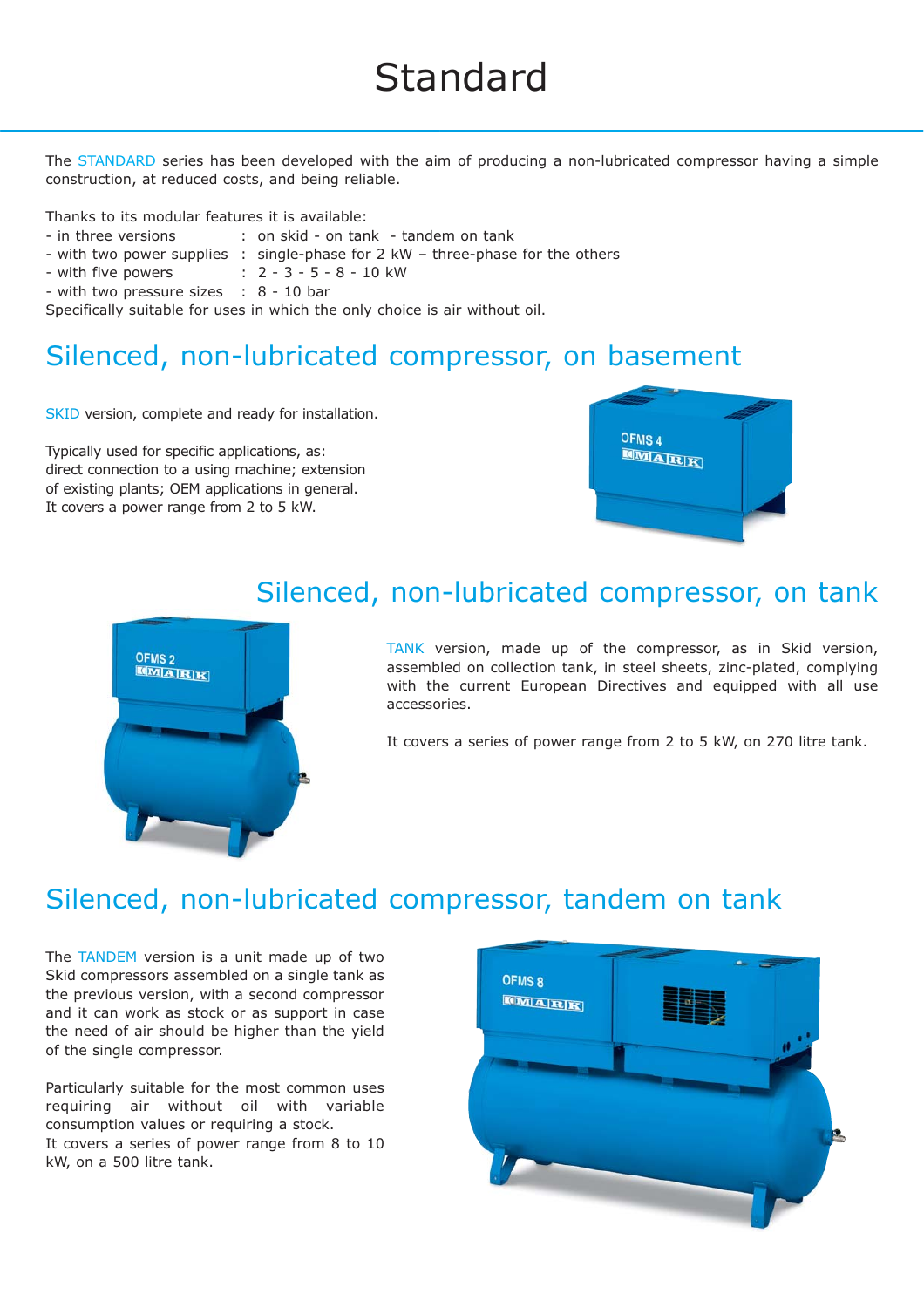The series SUPER has been developed to produce a non-lubricated compressor with superior quality, i.e. low noise level and dry air in the DRY version.

Thanks to its modular features it is available:

- in four versions : super - multi-super, with or without dryer

- with two power supplies : single-phase for 2 kW - three-phase for the other models

- with seven powers : 2 - 3 - 5 - 8 - 10 - 15 - 20 kW

- with two pressure sizes : 8 - 10 bar

Thanks to its low noise level "54 - 63 dB(A)", it is specifically suitable to be installed in any working environment.

#### Super-silenced, non-lubricated compressor

It covers a series of power range from 2 to 5 kW



Particularly suitable for installations close to use points, with direct association to the using machine, or as extension of an existing plant.

SUPER version: Structurally it is like the Skid version with super-silencing cover and with command and control panel.

SUPER DRY version: It is made up of compressor, as in version Super, with embedding within the same structure of a dryer with an ecological refrigerating cycle with gas R134a and indicator of the dew point.

#### Super-silenced, non-lubricated multiple compressor

It covers a series of power range from 8 to 20 kW.

Used in applications where the consumption of compressed air can be very variable, or where there is the need to have a stock always available.

SUPER MULTI version: it is made up of two or more "Super" compressors integrated in a single structure.

SUPER MULTI DRY is made up as the previous one, with embedding in the same structure of a dryer with refrigerating cycle, as above.



#### "Es Ecolife"



The versions Multi and Multi Dry are equipped with an electronic regulator "ES ECOLIFE". User-friendly, this device controls the operation of the various modules optimizing their use according to the compressed air request and levelling their respective operation hours.

All information is displayed on an alphanumeric display.

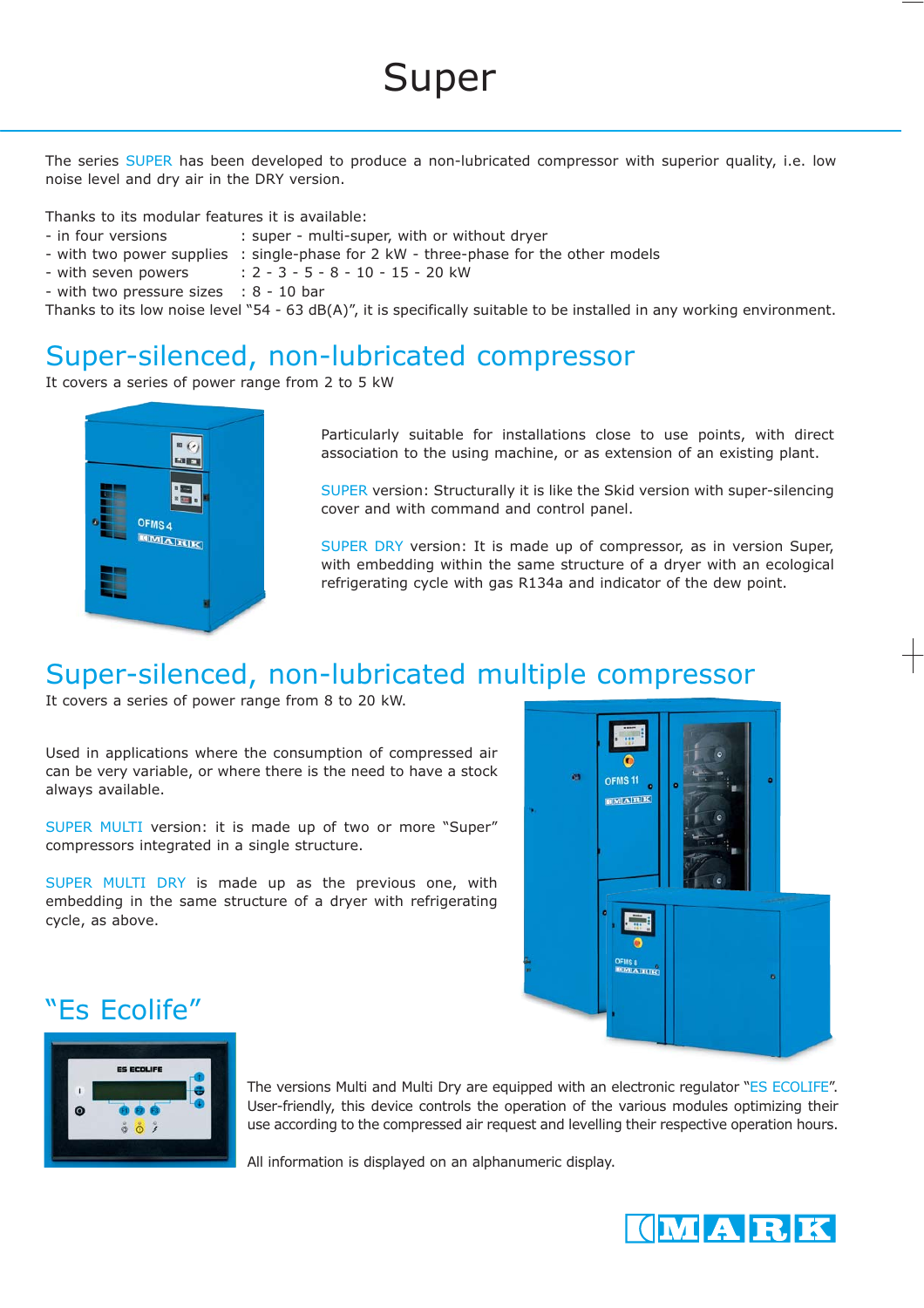# **Ecolife**



# Installation

Compact and noiseless, it does not require special installation operation, it is enough to connect it to the power supply network and to the air distribution network.

The overall height dimensions allow to place the compressor even under the usual working surfaces.

The condensate does not contain oil.

## Maintenance

A simple compressor designed to offer the maximum duration reliability in time. An easy access to the internal components makes any maintenance intervention easier.

#### Constant pressure

The combined and continuous action of the spinning element generates an air flow at delivery without pulsations.

The pressure during use is therefore quite constant improving the stability of the production process.

# Non-lubricated

The absence of metallic contacts between the two spirals enables the compression without addition of lubricating greases and oils.

The absence of lubricants in the compression chamber allows to obtain delivery compressed air without oil.

# Noiseless

Thanks to its innovative system, the compressor ECOLIFE is extremely noiseless under any operation condition. Therefore it can be installed also close to working places.

# **Ecological**



NOISE Up to 65 dB(A) in the standard version, only 54 – 63 dB(A) in the Super versions.

CLEANER ENVIRONMENT No oil in the  $air = no$  oil in the condensate.